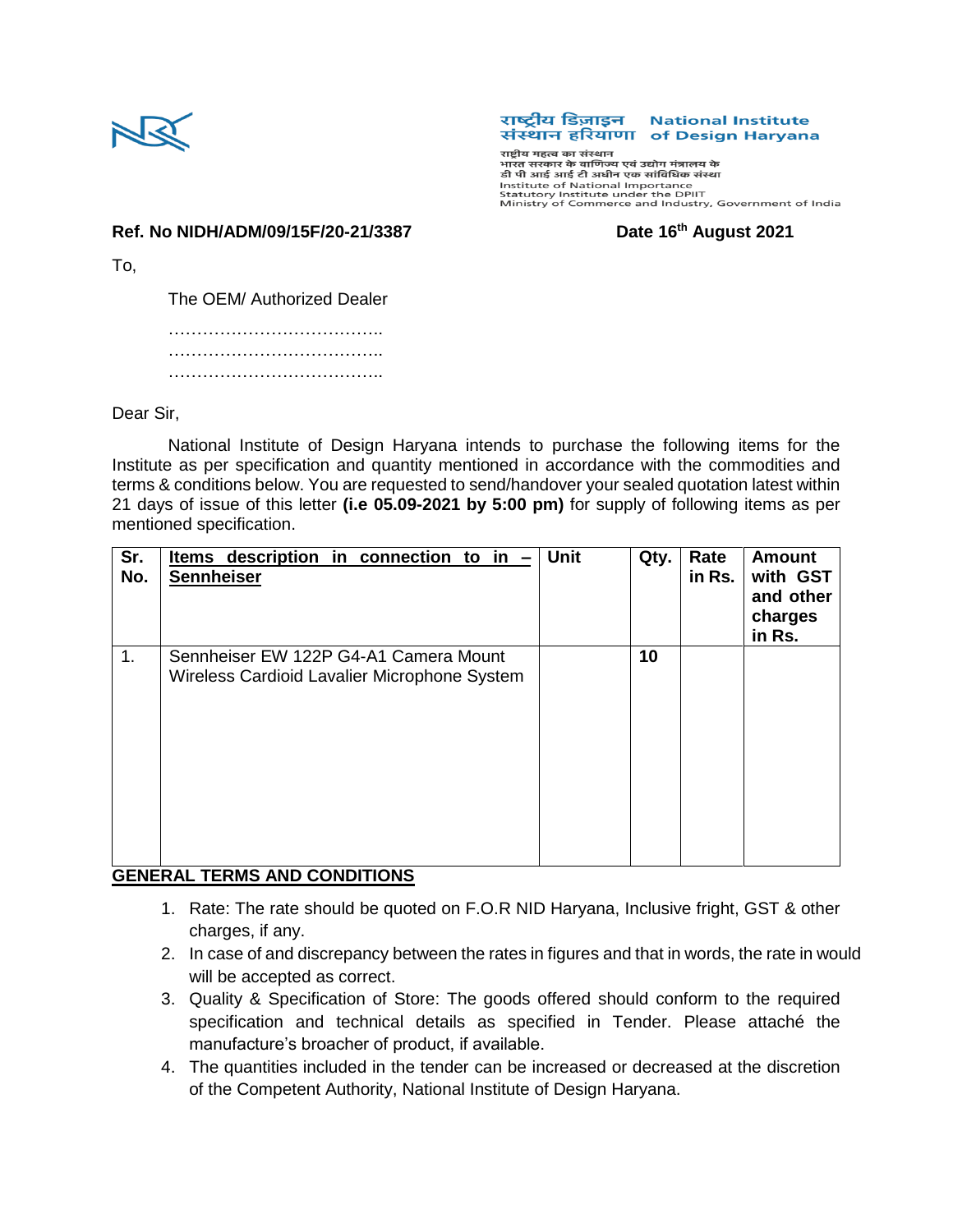- 5. The quotation envelops should be super scribed as "Enquiry No: NIDH/ADM/09/15F/20-21/3387 (Please mention the enquiry No.)"
- 6. The quotation envelops should be addressed to "A.O (Purchase section) National Institute of Design Haryana, Govt. Polytechnic, Umri, Kurukshtera-136131"
- 7. Period of Validity: Offer shall remain valid for acceptance at least for a period of 90 days from the date of receipt of quotation.
- 8. EXECUTION OF ORDER: Supply should compete within 21 days by the successful bidder from the date of receipt of purchase order.
- 9. Payment will be made within 21 days after completion of installation commissioning & training to staff.
- 10. The Institute reserves absolute right to accept or reject any or all the Tender on whole or in part without assigning any reason thereof.
- 11. The quoted items should strictly be compatible to the in-house facilities available with the Institute.
- 12. Performance Security at the rate of 3 percent of the total value of the Goods/Services will be required to be compulsorily submitted in the form of Cheque/DD/Bank Guarantee failing which the institute will not be able to issue purchase/work order to the firm concerned.
- 13. PAN Card details and GST returns of last one year shall be submitted by the bidding firm.
- 14. Income tax Returns of the last one year shall be submitted by the firm.
- 15. The Tax invoice received by the institute should bear the institute GST number along with the GST number of the firm.
- 16. Incomplete bids in any respect will not be accepted whatsoever.
- 17. No interest on performance security will be liable to be paid by the institute to the firm.
- 18. Any issue if raised by the institute in connection to the services taken shall be resolved within 3 working days of the institute failing to which the firm will be liable to pay a sum of Rs. 300/- from Performance Security per week submitted thereof.
- 19. Price escalation of product/services would not be considered for any reason whatsoever by the institute.
- 20. AMC charges after completion work period should any if requested by the buyer should be quoted.
- 21. After sale service should any if requested by the buyer should be quoted.
- 22. Liquidated Damage: If the supplier fails to deliver any or all of the goods/equipment or perform the services within the time period(s) specified in the contract, the purchaser shall, without prejudice to its other remedies under the contract, deduct from the contract price, as liquidated damage, a sum equivalent to 0.5% (half percent) of the delivered price of the delayed goods or unperformed services for each week of delay or part thereof until actual delivery of performance, up to a maximum deduction of 10% (ten percent) of the delayed goods' or services' contract price, Once the maximum is reached, the Purchaser may consider termination of the contract, if the same have not been terminated already. Further, during the above-mentioned delayed period National Institute of Design Haryana, Kurukshetra-136131.